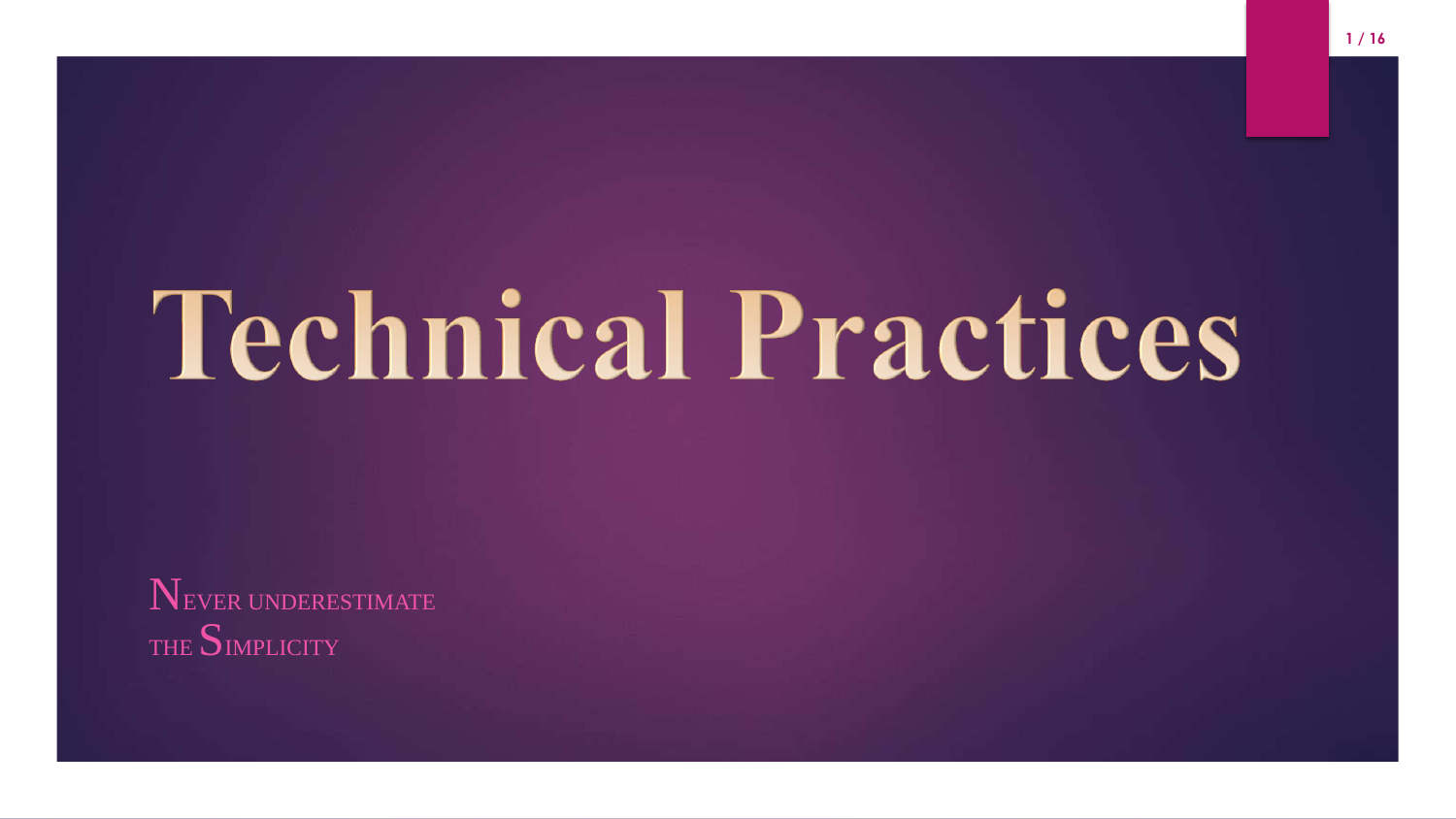#### Three laws of TDD



- Code to pass the test (just sufficient, fake or obvious) **GREEN**
- Refactor (generalize) just as much as you really test **TRIANGULATION**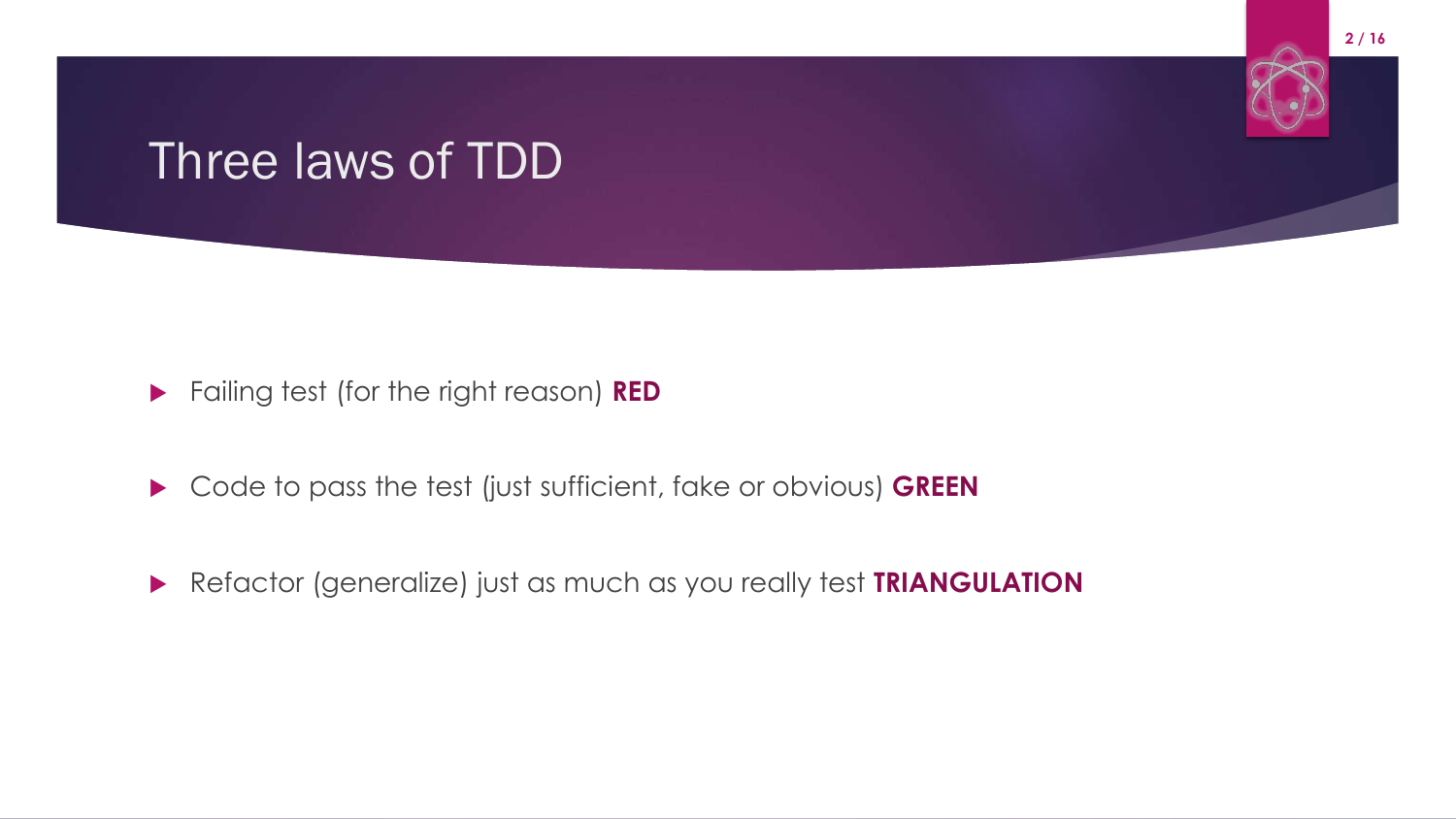## Triangulation is hard

- Think that you only know the **public API** of your Code
- Using multible indirect test to assert **it behaves how you thought** it should Do **not test the inner** implementation
- The design should become obvious, when it **repeats** or getting **redundant**
- Be careful in adding new behavior before you tested the **existing** behavior
- Think about **boundaries**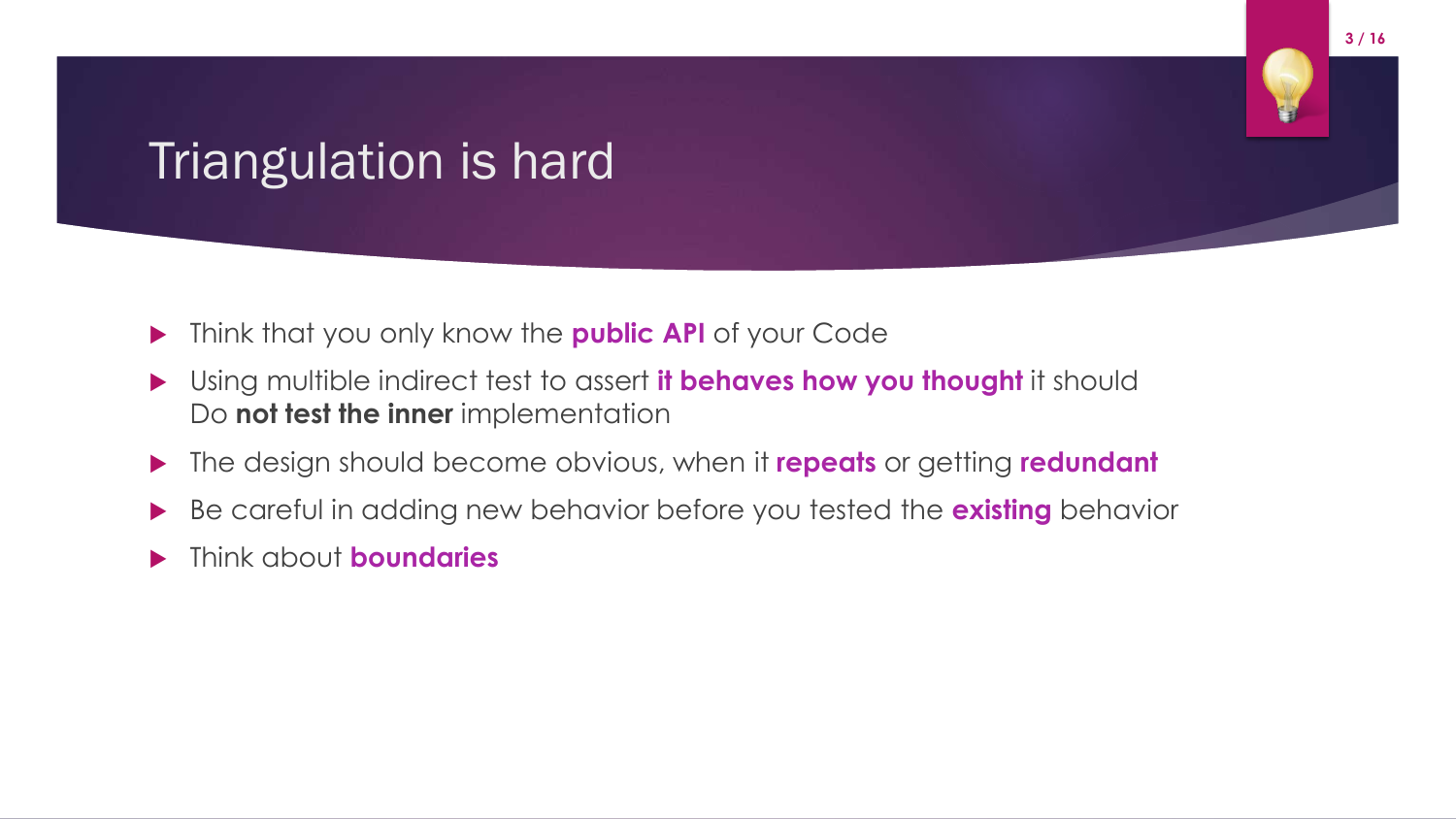#### TDD in Mob or Pair: Keep slow to arrive fast

- $\triangleright$  Nobody is left behind (community cohesion)
- Take initiative when partner is stuck, what lowers frustration
- Learning habits from your mates
- Help to find a «ubiquitous language»
- Following the same «standards/practices»
- Duplication as an intermediate step (rule of three)



https://www.moviepilot.de/movies/momo-2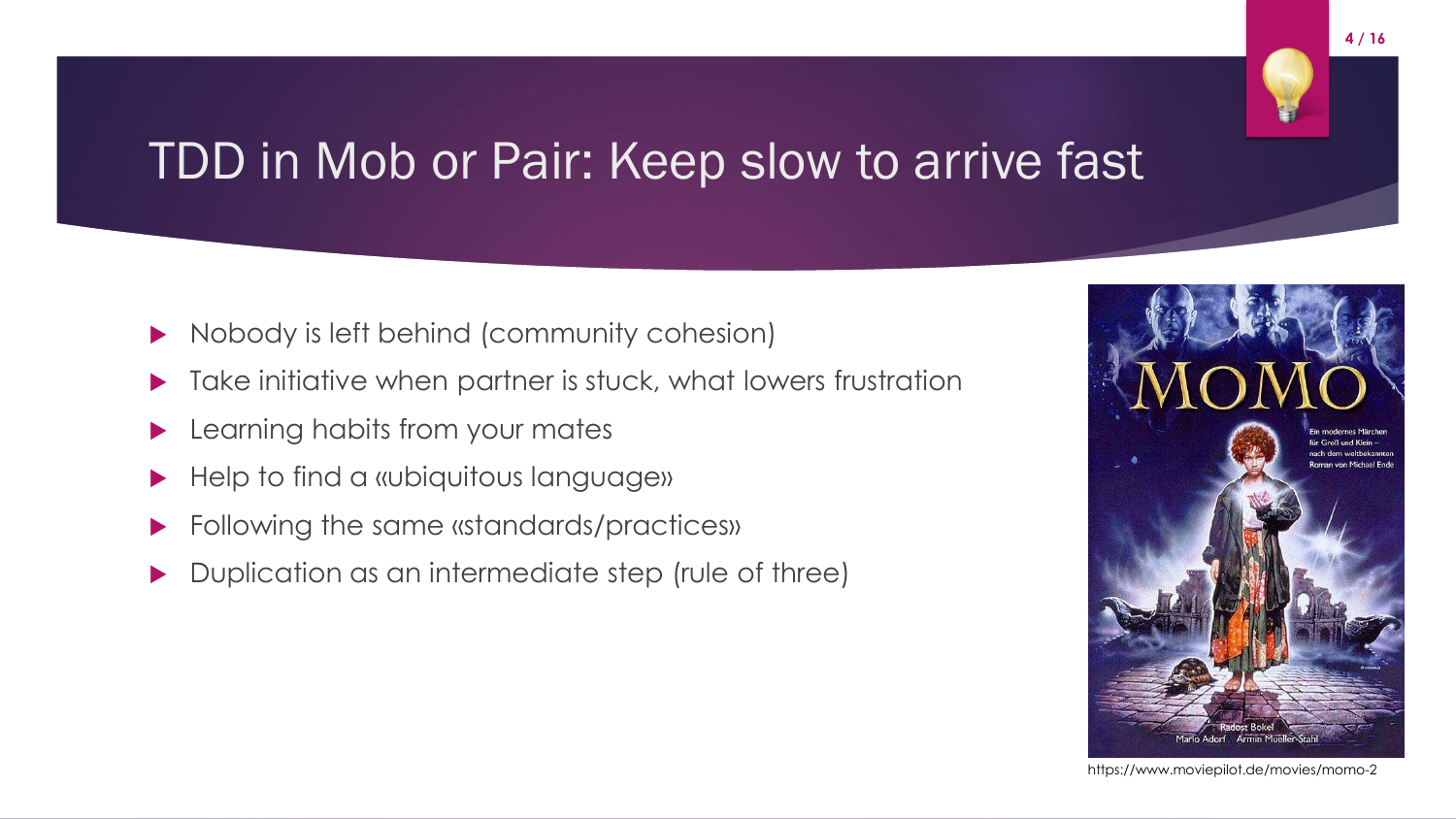## Great Habits: F.I.R.S.T

- **Fast:** so you dont mind to run the test often
- **Isolated:** the order of test doesn't matter
- **Repeatable**: same Result
- **Self validating**: red or green no interpretation
- **Timely:** written before the code



https://schnaeppchenfuchs.com/freizeit/carrera-digital-132 start-set-fuer-199e-carrera-bahn-mit-f1-boliden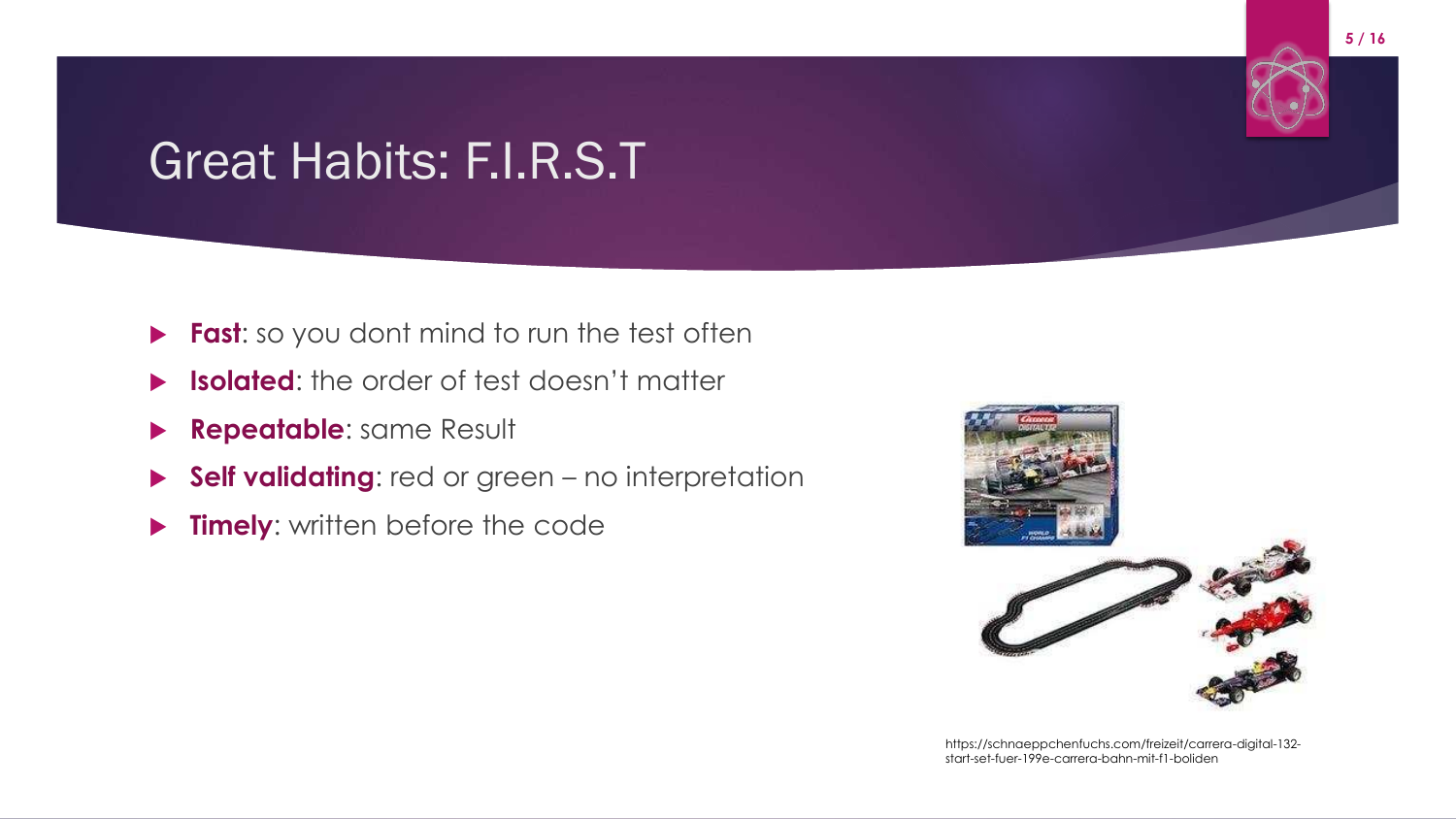#### Great habits



- Test structure **A**rrange **A**ct **A**ssert
- Names Testclass**Should**
	- $\blacktriangleright$  doSomethingThatIsExpected  $\rightarrow$  lead to a readable «high level documentation»
- Fail for the **right reason**
- Meaningful **feedback** of tests
- Write the **simplest** code to pass the test
- **Rule of three** to tackle duplication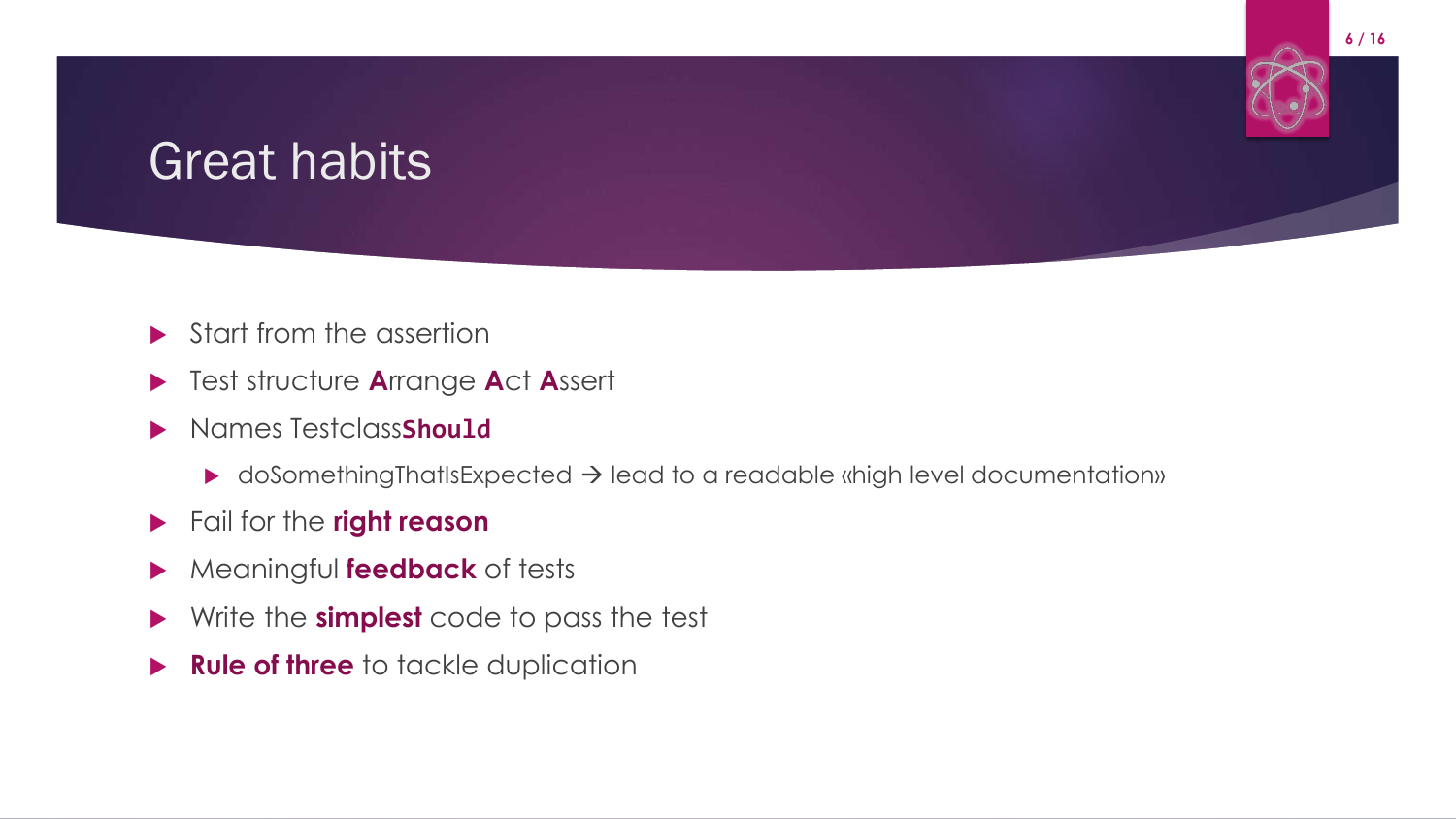#### Thougths about Tests in Junit 5

- Why should i use this? **@DisplayName**("it does Something I expected")
- @TestMethodOrder(OrderAnnotation.class)
	- @Test @Order(1) void yourFirstTest(){...
	- @Test @Order(2) void yourŚecondTest(){...
- ▶ @TestMethodOrder(MethodName.class)
- @TestMethodOrder(Random.class)
- @TestMethodOrder(CustomImplementation.class) → CustomImplementation implements MethodOrderer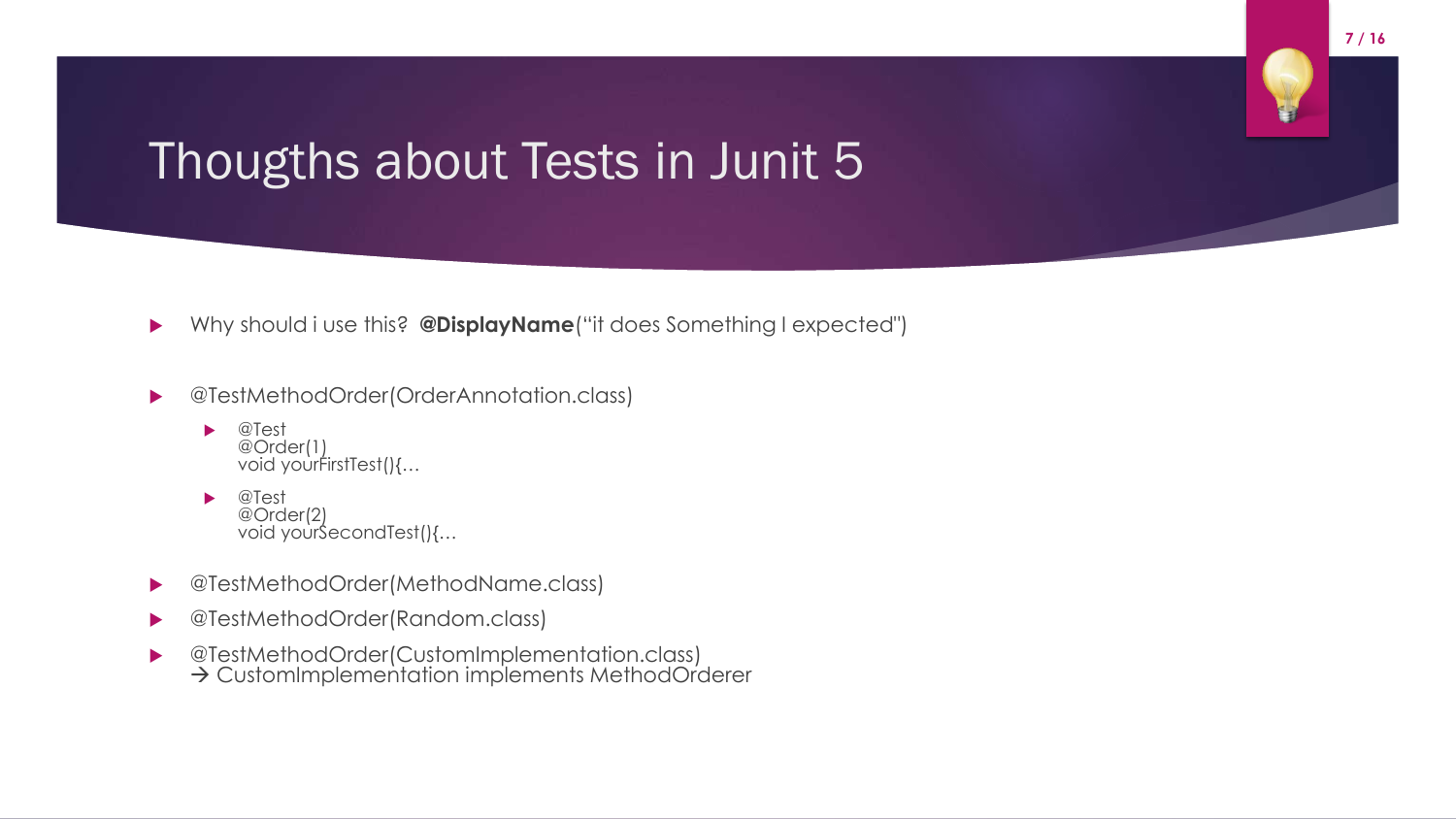#### Unit Test Naming Conventions

- MethodName\_StateUnderTest\_ExpectedBehavior / isAdult\_AgeLessThan18\_False MethodName\_ExpectedBehavior\_StateUnderTest
	- $\rightarrow$  Method name changes? Length?
- test[Feature being tested] / just the Feature testIsNotAnAdultIfAgeLessThan18

Should\_ExpectedBehavior\_When\_StateUnderTest Should ReturnFalse When AgeLessThan18

When\_StateUnderTest\_Expect\_ExpectedBehavior When\_AgeLessThan18\_Expect\_isAdultAsFalse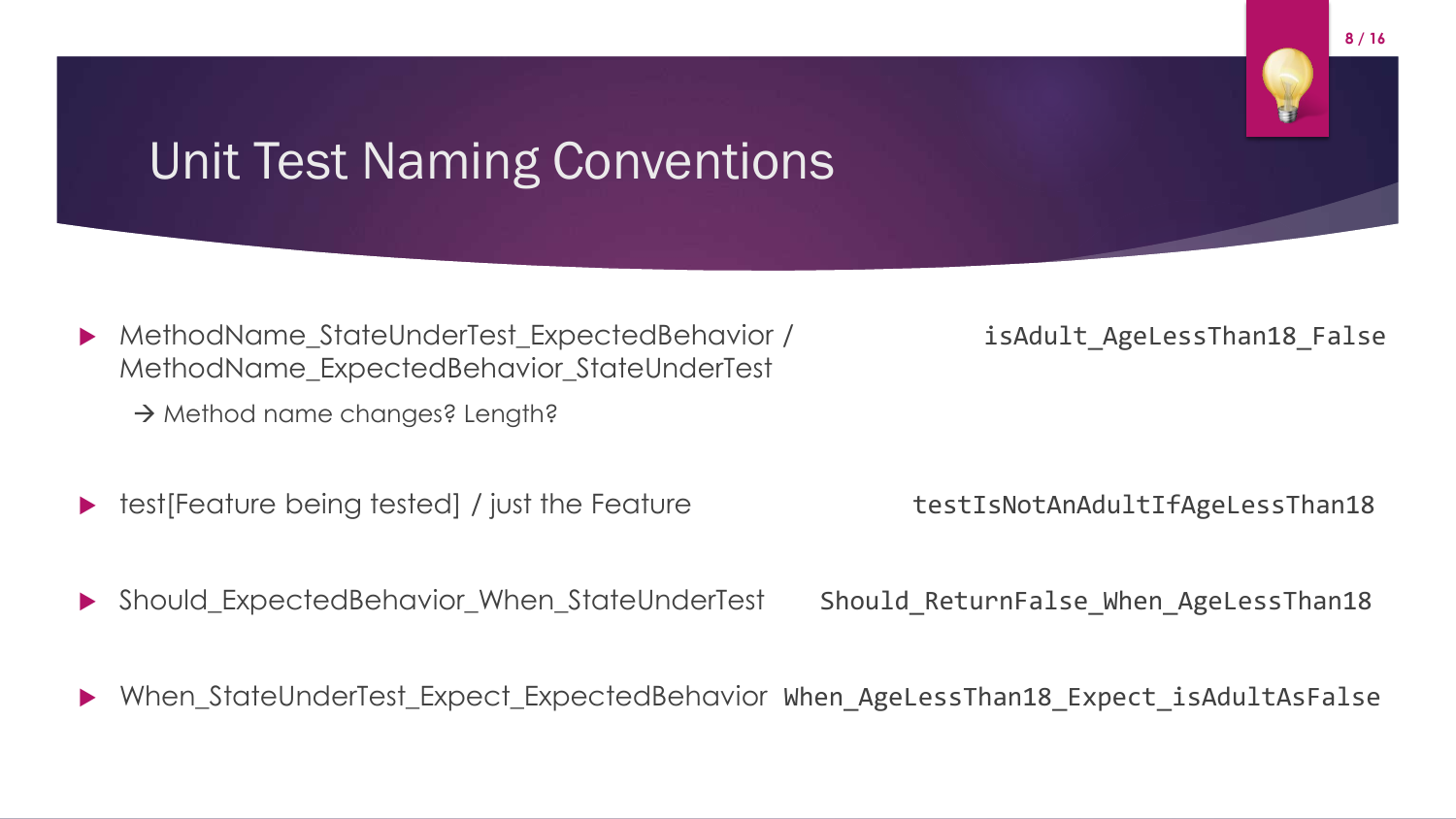# TPP: Transformation Priority Premise (shortened)

- Constant 1
- Scalar argument 1+2
- Statement arguments 5+3-4
- **Conditional If(condition) return argument**
- **Array [«dog», «cat»]**

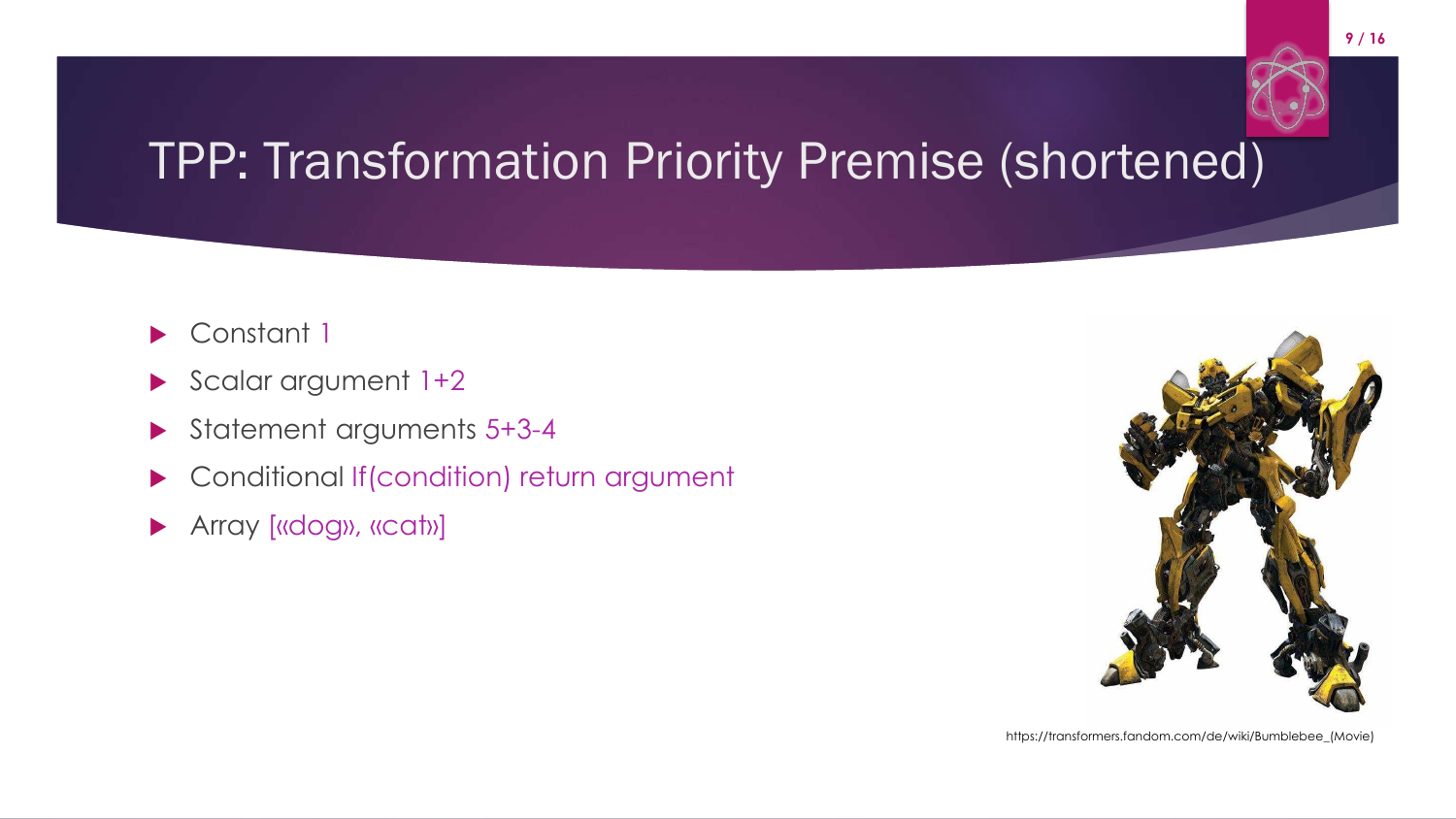## TPP: Transformation Priority Premise (shortened)

- ▶ Container {Dog, Cat}
- Loop/recursion for(){} while(){}
- Function calculate()
- Mutation Variable
	- $\triangleright$  String truth = «is yours»
	- $\triangleright$  truth = «has changed»
- Switch case switch(){ case A: … break; case B: … break;default: …}



https://transformers.fandom.com/de/wiki/Optimus\_Prime\_(Movie)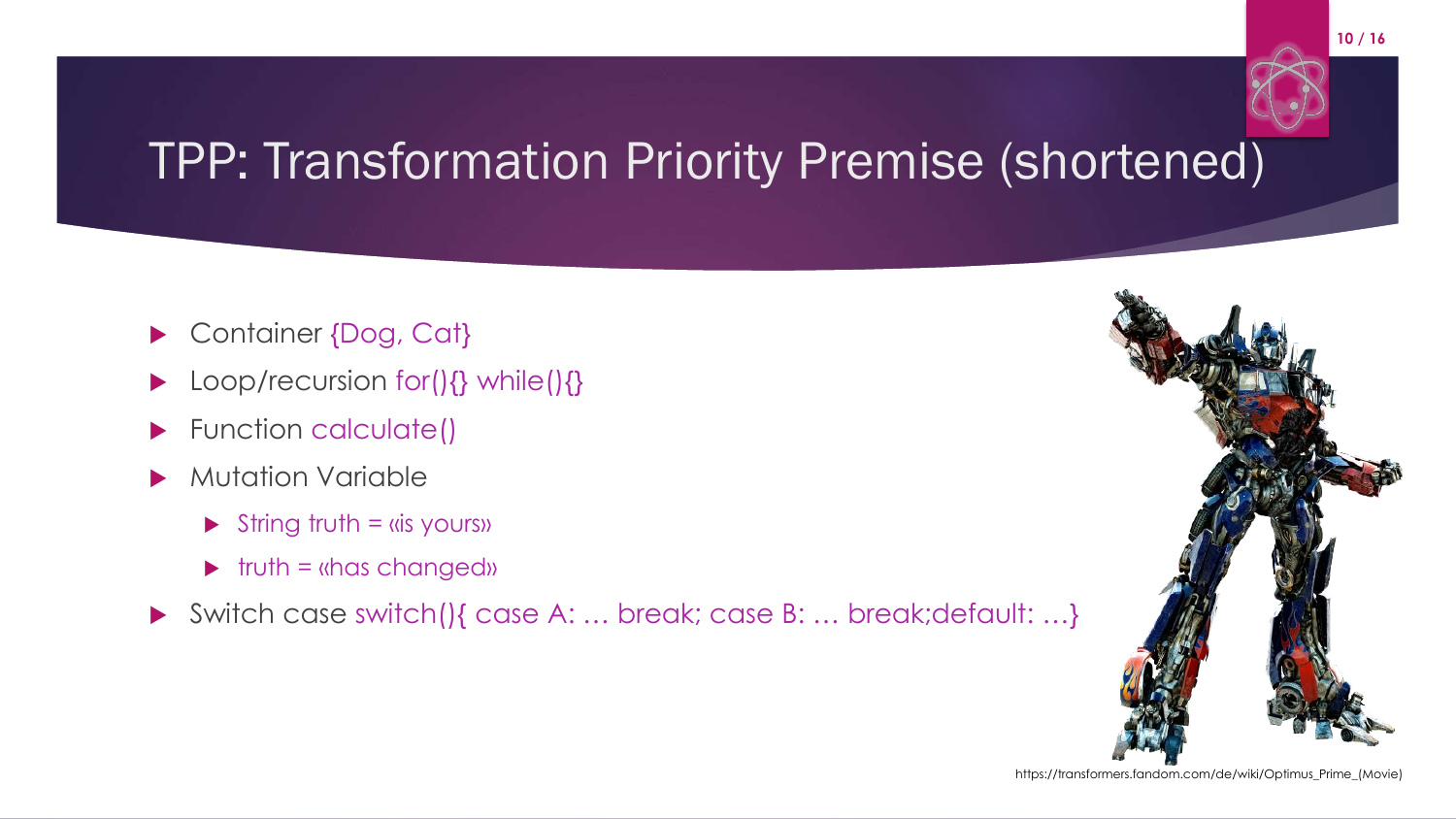#### Rules of the Mob

- Respect, don't harm
- Be careful with jokes and «running gags»
- Mind to get peoples solutions or intentions  $\rightarrow$  maybe it leads to the same or even better refactorings (be patient)
- **Important Setup: Driver, Navigator, Mob,** Timer



https://www.thatmomentin.com/gangs-of-new-york-2002-and-the-fight-at-five-pointsmoment/the-priest-gangs-of-new-york/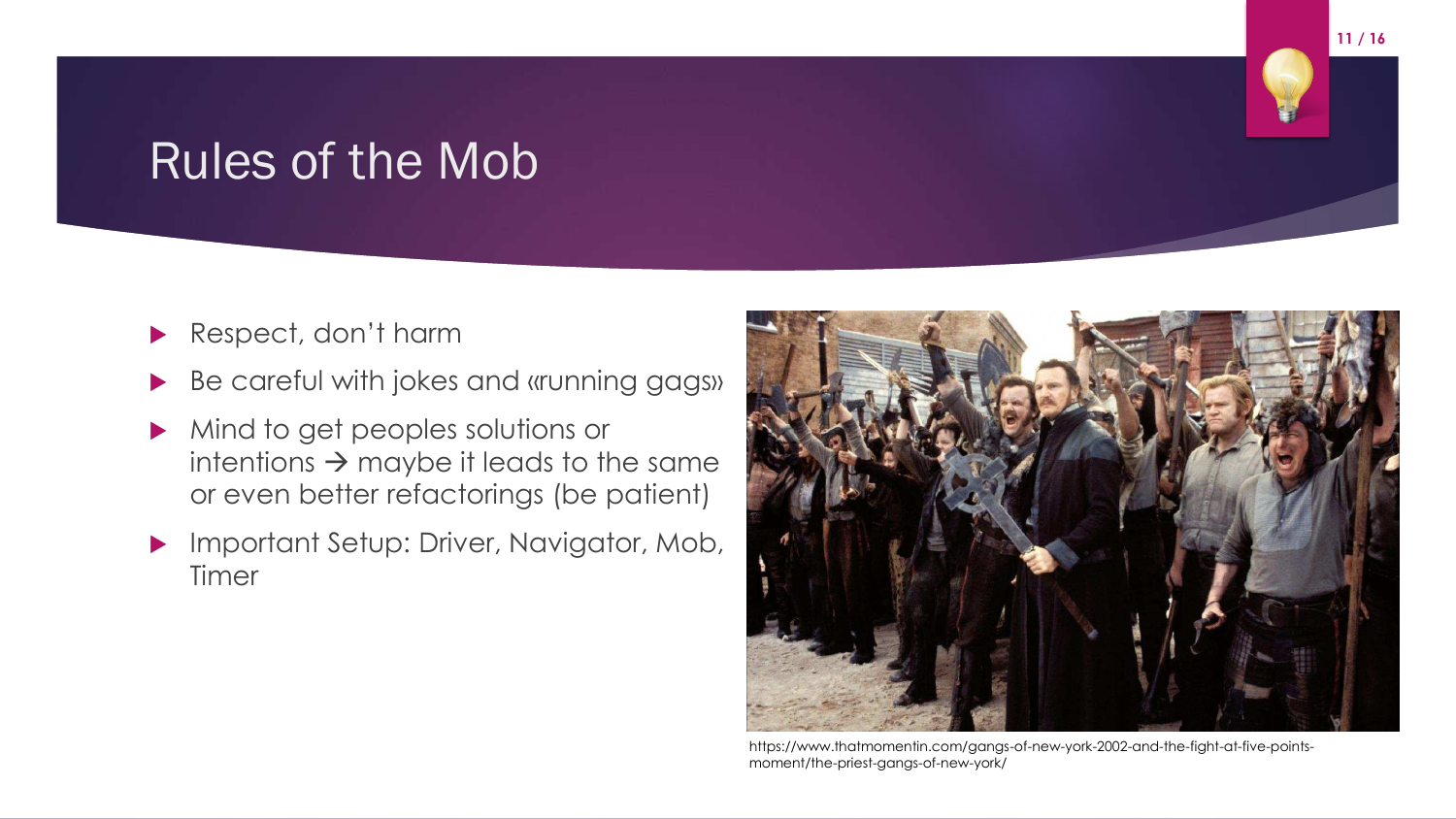# Object Calisthenics

- **One level of intention per method**
- Don't use ELSE
- ▶ Wrap all primitives and strings
- ▶ Wrap all collections to Classes
- ▶ One dot per line





https://en.wikipedia.org/wiki/Popeye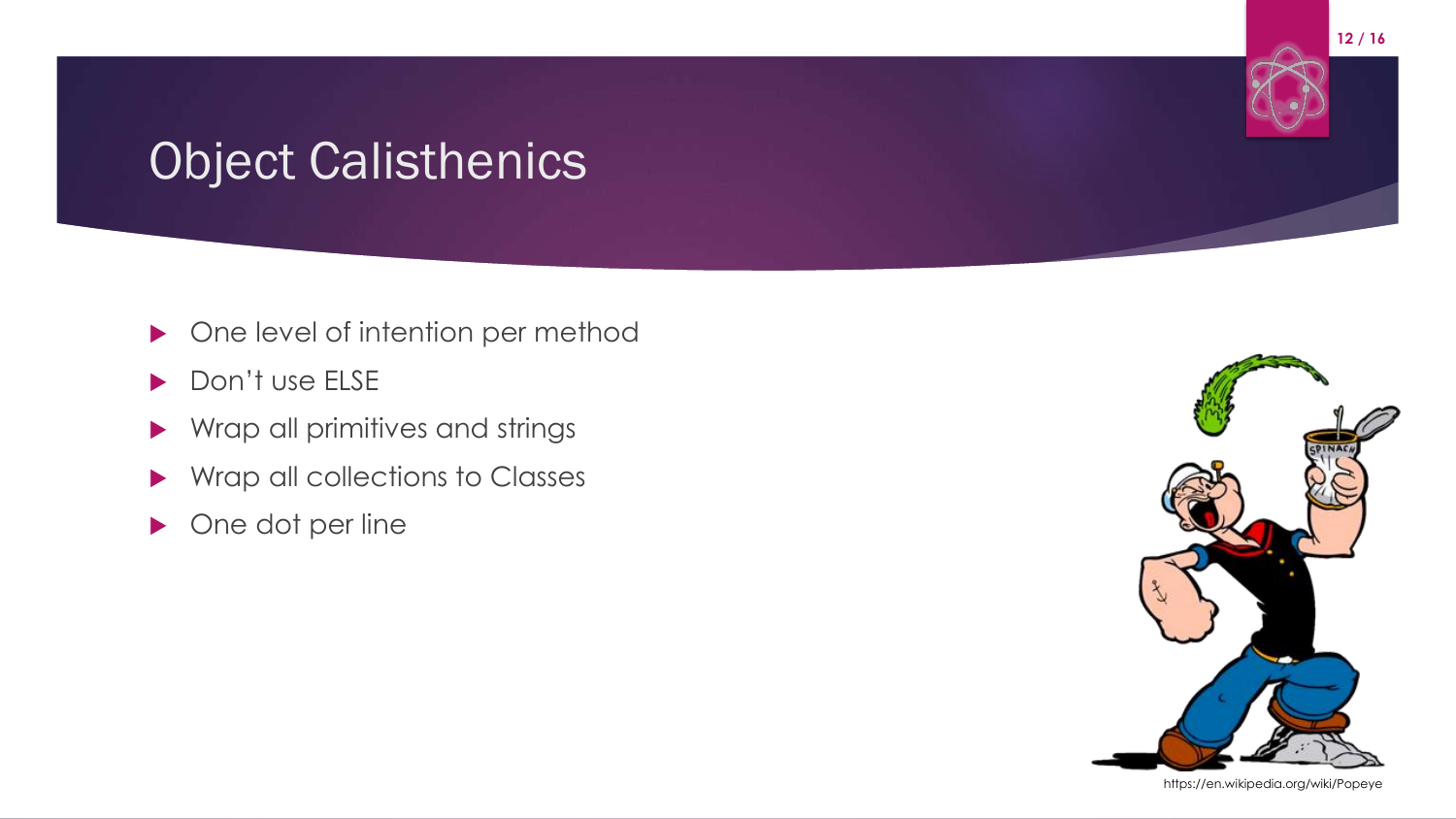## Object Calisthenics

- No abbreviations WTF YOLO
- Keep all entities small: packages, lines per class/method, arguments per mehtods
- A class has in maximum two instance variables
- No public getters/setters/properties



https://justenglish.me/2012/07/11/dont-panic/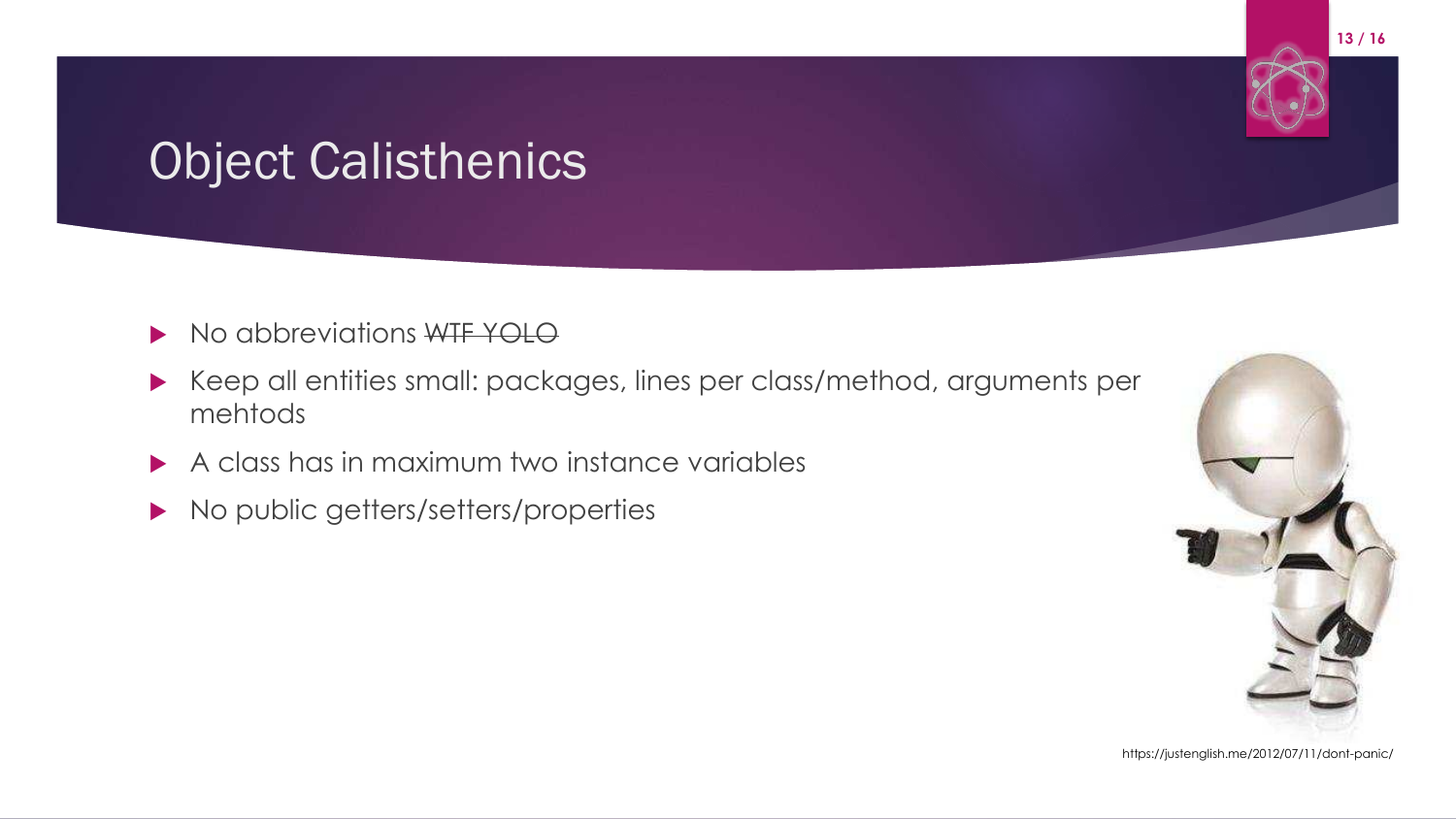#### Mob: What is the obvious implementation

- Go for what the mob understands, refactor together
- its hard to name the test, what is the intention of your next code step



https://www.taipeitimes.com/News/feat/archives/2003/08/22/2003064830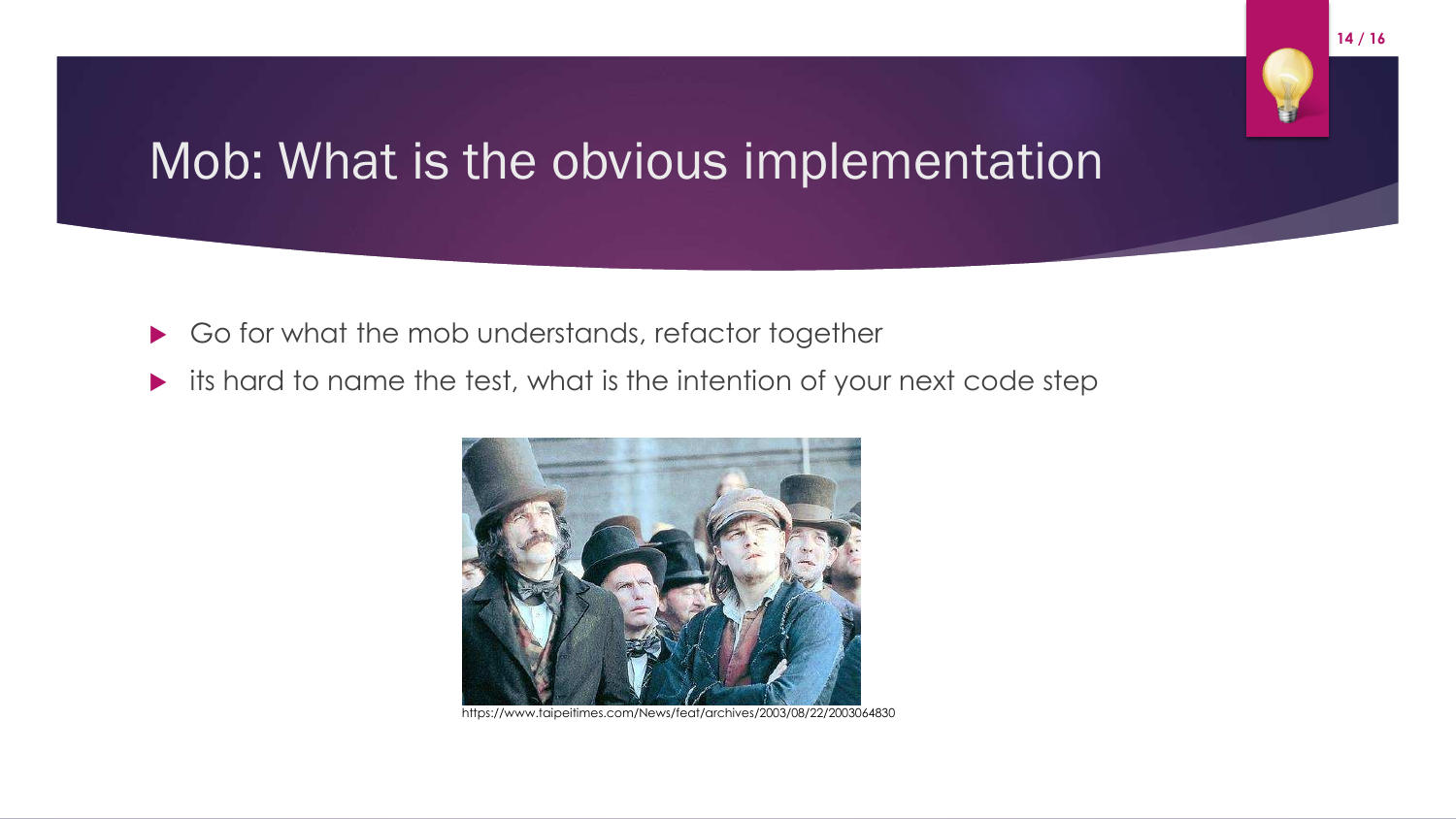# Questions



https://www.reddit.com/r/nomanshigh/comments/6gh7cc/i\_build\_a\_super\_computer\_in\_no\_mans\_sky\_finally\_i/